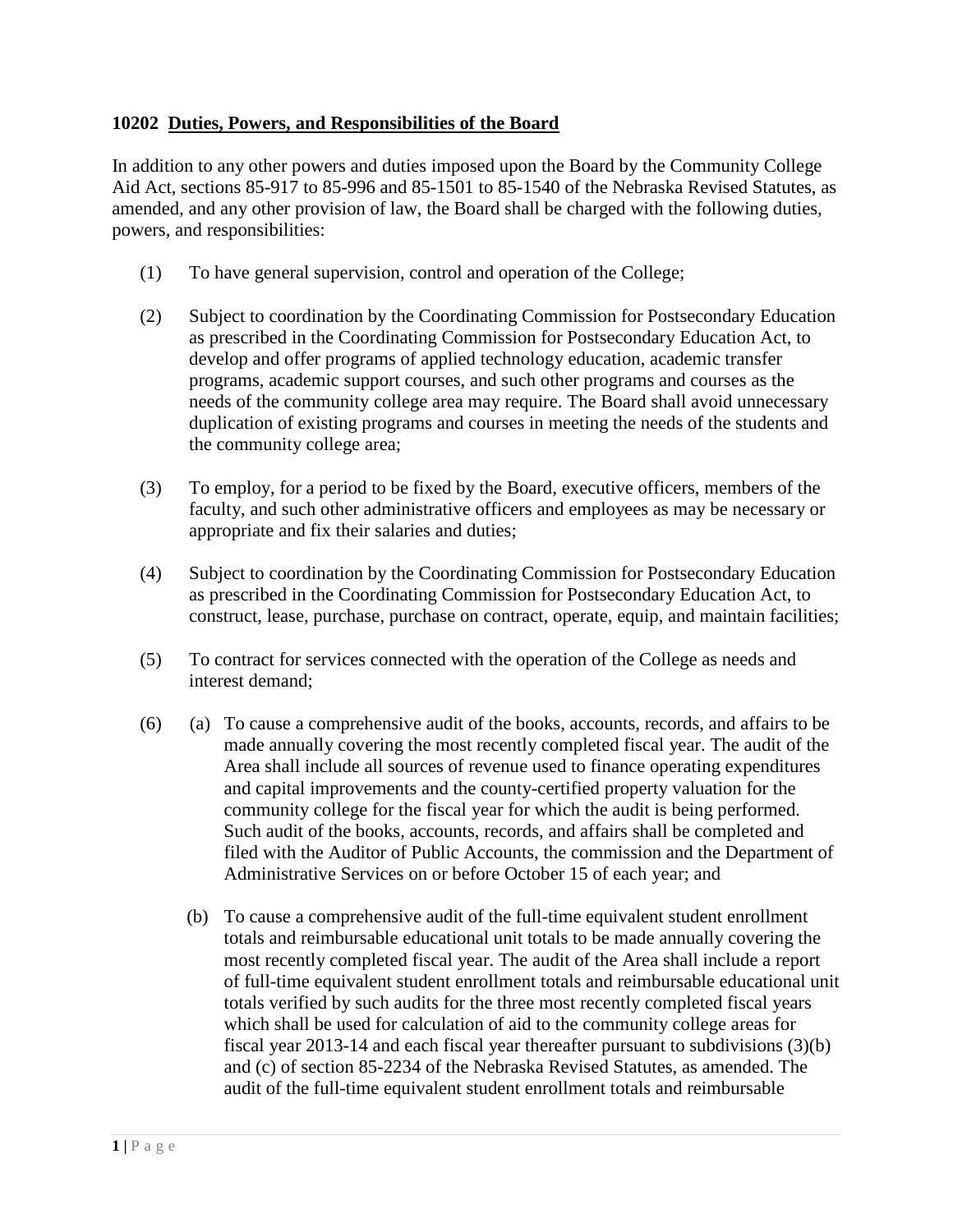educational unit totals shall be completed and filed with the Auditor of Public Accounts, the commission, and the Department of Administrative Services on or before August 15 of each year;

- (7) To establish fees and charges for the facilities authorized by sections 1501 to 1540 of the Nebraska Revised Statutes, as amended. Such fees and charges shall be identified as facility fees at the time they are assessed. The revenue from such fees and charges shall be identified as facility fees at the time they are assessed. The revenue from such fees and charges, other than revenue pledged to retire bonds issued pursuant to sections 85-1515 and 85-1520 to 85-1527 of the Nebraska Revised Statutes, as amended, and deposited in a separate sinking bond fund, shall be deposited into the capital improvement fund provided for in section 85-1515 of the Nebraska Revised Statutes, as amended. The Board may enter into agreements with owners of facilities to be used for housing regarding the management, operation, and government of such facilities and may employ necessary employees to govern, manage, and operate such facilities;
- (8) To receive such gifts, grants, conveyances, and bequests of real and personal property from public or private sources as may be made from time to time, in trust or otherwise, whenever the terms and conditions thereof will aid in carrying out the College programs as specified by law. The Board may sell, lease, exchange, invest, or expend such gifts, grants, conveyances, and bequests or the proceeds, rents, profits, and income therefrom according to the terms and conditions thereof and adopt and promulgate rules and regulations governing the receipt and expenditure of such proceeds, rents, profits, and income, except that acceptance of such gifts, grants or conveyances shall not be conditioned on matching state or local funds;
- (9) To prescribe the courses of study for the College, and publish such catalogs and bulletins as may be necessary;
- (10) To grant to every student upon graduation or completion of a course of study a suitable diploma, associate degree, or certificate;
- (11) To adopt and promulgate such rules and regulations and perform all other acts as the Board may deem necessary or appropriate to the administration of the College. Such rules and regulations shall include, but not be limited to, rules and regulations relating to facilities, housing, scholarships, discipline, and pedestrian and vehicular traffic on property owned, operated, or maintained by the College Area;
- (12) To employ, for a period to be fixed by the Board, an executive officer to be called President of The Metropolitan Community College Area, and by written order filed in its office, delegate to such president any of the powers and duties vested in or imposed upon the Board by sections 85-1501 to 85-1540 of the Nebraska Revised Statutes, as amended. Such delegated powers and duties may be exercised in the name of the Board;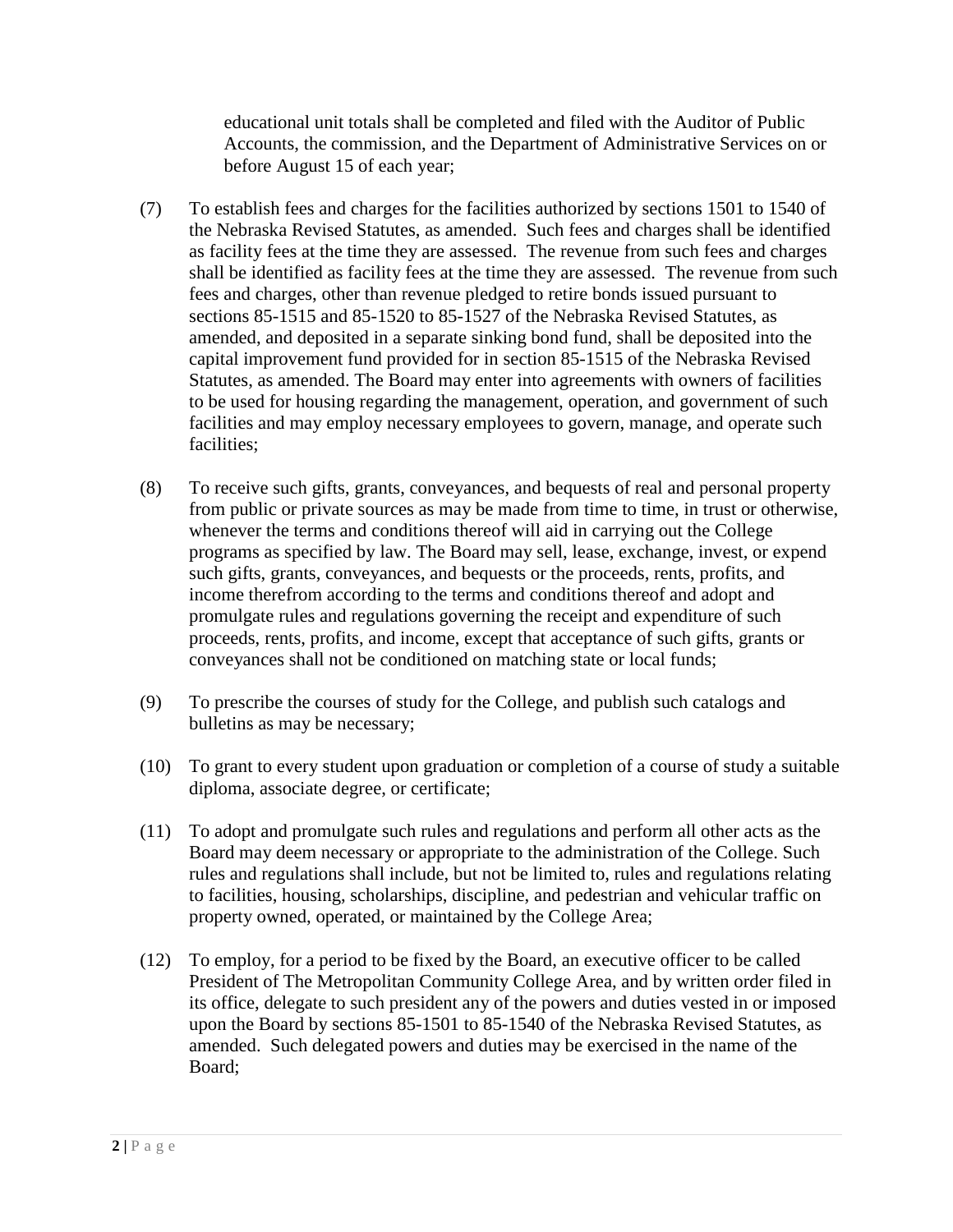- (13) To acquire real property by eminent domain pursuant to Chapter 76, Article 7, of the Nebraska Revised Statutes, as amended;
- (14) To acquire real and personal property and sell, convey, or lease such property whenever the College Area will be benefited thereby. The sale, conveyance, or lease of any real estate owned by the College Area shall be effective only when authorized by an affirmative vote of at least two-thirds of all the members of the Board;
- (15) To enter into agreements for services, facilities, or equipment and for the presentation of courses for students when such agreements are deemed to be in the best interests of the education of the students involved;
- (16) To transfer tribally controlled community college state aid amounts to a tribally controlled community college located within the Metropolitan Community College Area;
- (17) To invest, after proper consideration of the requirements for the availability of money, funds of the College in securities the nature of which individuals of prudence, discretion and intelligence acquire or retain in dealing with property of another;
- (18) To establish tuition rates for courses of instruction offered by the College. Separate tuition rates shall be established for students who are non-residents of the State of Nebraska. The Board may also establish fees to support the operating expenditures of the College if such fees are accounted for separately from the fees and charges established for facilities pursuant to subdivision 7 of this section and are identified as operating fees at the time they are assessed;
- (19) To establish a fiscal year for the Area which conforms to the fiscal year of the state;
- (20) To enter into a memorandum of understanding with the State Board of Education to adopt a policy to share student data. At a minimum, the policy shall ensure that the exchange of information is conducted in conformance with the requirements of the federal Family Educational Rights and Privacy Act of 1974, as amended, [20 U.S.C.](http://web2.westlaw.com/find/default.wl?mt=Nebraska&db=1000546&rs=WLW12.07&docname=20USCAS1232G&rp=%2ffind%2fdefault.wl&findtype=L&ordoc=19439104&tc=-1&vr=2.0&fn=_top&sv=Split&tf=-1&pbc=902010A7&utid=1)  [1232g,](http://web2.westlaw.com/find/default.wl?mt=Nebraska&db=1000546&rs=WLW12.07&docname=20USCAS1232G&rp=%2ffind%2fdefault.wl&findtype=L&ordoc=19439104&tc=-1&vr=2.0&fn=_top&sv=Split&tf=-1&pbc=902010A7&utid=1) and all federal regulations and applicable guidelines adopted in accordance with such act, as such act, regulations, and guidelines existed on January 1, 2010; and
- (21) To exercise any other powers, duties, and responsibilities necessary to carry out the provisions of sections 85-1501 to 85-1540 of the Nebraska Revised Statutes, as amended.

## **Additional Powers of the Board**

- (A) The Board may certify property tax levies in such amounts and for such purposes, in such manner and to such authorities, as may from time to time be authorized by law.
- (B) The Board may issue and sell revenue bonds and general obligation bonds for the purchase, construction, reconstruction, equipping, demolition, or alteration of capital